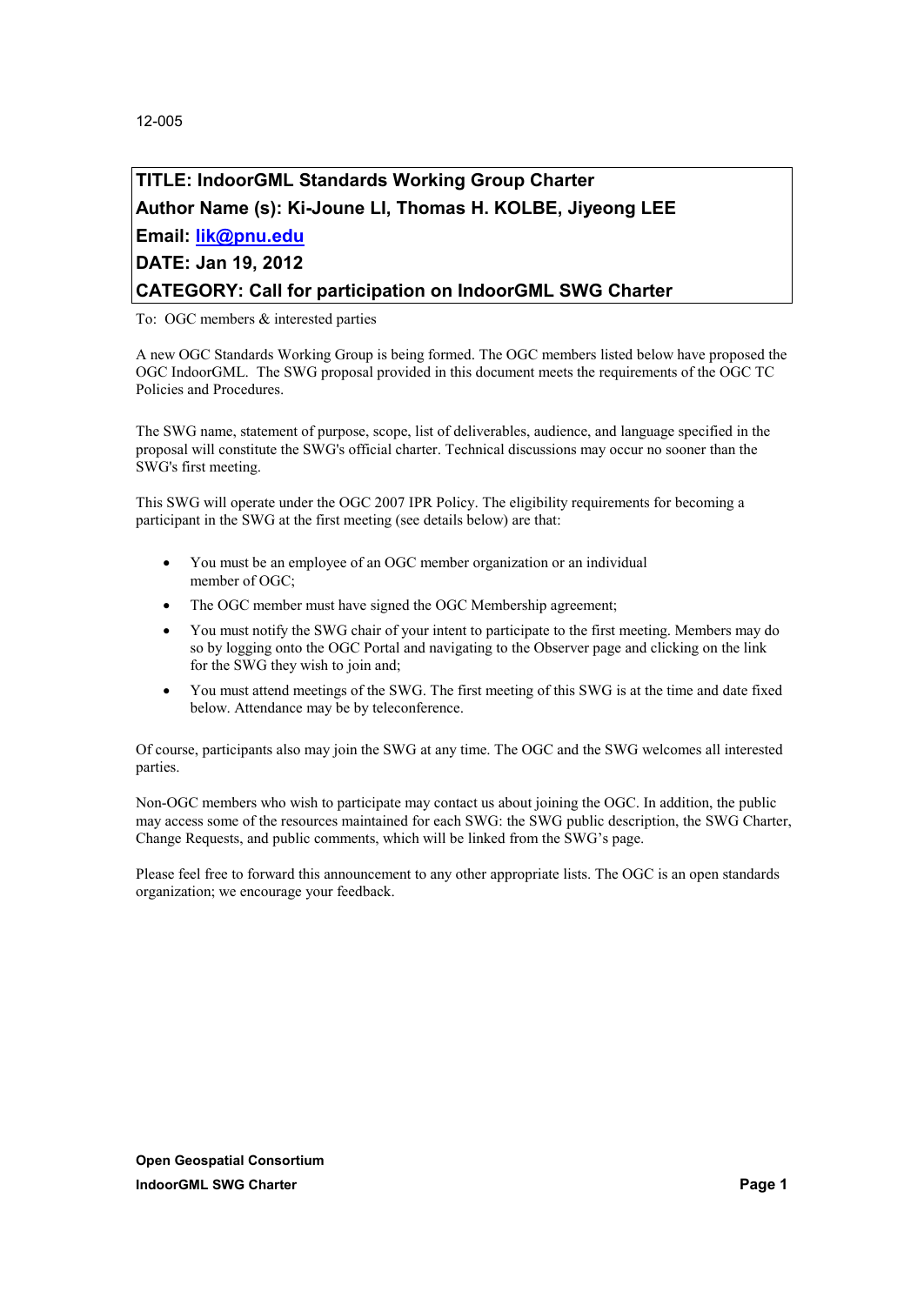### **1. <Name of this new SWG>**

OGC IndoorGML 1.0 Standard Working Group

### **2. Purpose of this Standards Working Group**

The purpose of this IndoorGML Standard Working Group is to develop an application schema of OGC GML and progress the document to the state of an adopted OGC standard. The goal of this candidate standard is to establish a common schema framework for indoor navigation applications. This SWG will start from the discussion paper (OGC 10-191r1, Requirements and Space-Event Modeling for Indoor Navigation), which summarizes the requirements and basic idea of a standard for indoor navigation.

### **3. Business Value Proposition**

This SWG aims to provide a common schema framework for interoperability between indoor navigation applications, which cover a wide spectrum of application areas such as indoor LBS, indoor web map services, indoor emergency control, guiding services for visually handicapped persons in indoor space, and indoor robotics. Several commercial services for indoor spatial information have been recently launched such as Google Maps and Bing Indoor Maps. In order to meet the market demands from these application areas, we need indoor navigation information as an essential component. There are also strong demands of indoor navigation information from other standardization organizations including ISO/TC204 and IEEE RAS to extend existing standards to cover indoor space as well as outdoor space in a seamless way.

However, developing indoor navigation information is difficult and expensive due to the complexity of indoor space. The IndoorGML candidate standard will provide a framework of interoperability between systems and services for sharing indoor navigation information.

### **4. Scope of Work**

The scope of work for this SWG is to develop a candidate standard of a GML 3.2 application schema for indoor navigation and progress it to the state of an adopted standard by using OGC RFC process as follows; - development a candidate of OGC standard for indoor navigation: this candidate standard, called

- tentatively *IndoorGML* will provide a GML application schema for exchanging information
- related to indoor navigation,<br>gathering comments from SWG member on the draft of candidate standard and reflecting them to the candidate standard,
- submitting the candidate standard to OAB for review and subsequent release for the 30-day public comment,
- resolving the comments from OGC members, and
- submitting the final version of candidate standard to the OGC TC for voting.

The aim of IndoorGML is to represent and exchange the geoinformation that is required to build and operate indoor navigation systems. IndoorGML will provide the essential model and data for important applications like building evacuation, disaster management, personal indoor navigation, indoor robot navigation, indoor spatial awareness, indoor location based services, and the support for tracking of people and goods. IndoorGML provides a framework for the flexible integration of different localization

**Open Geospatial Consortium IndoorGML SWG Charter Page 2 Page 2**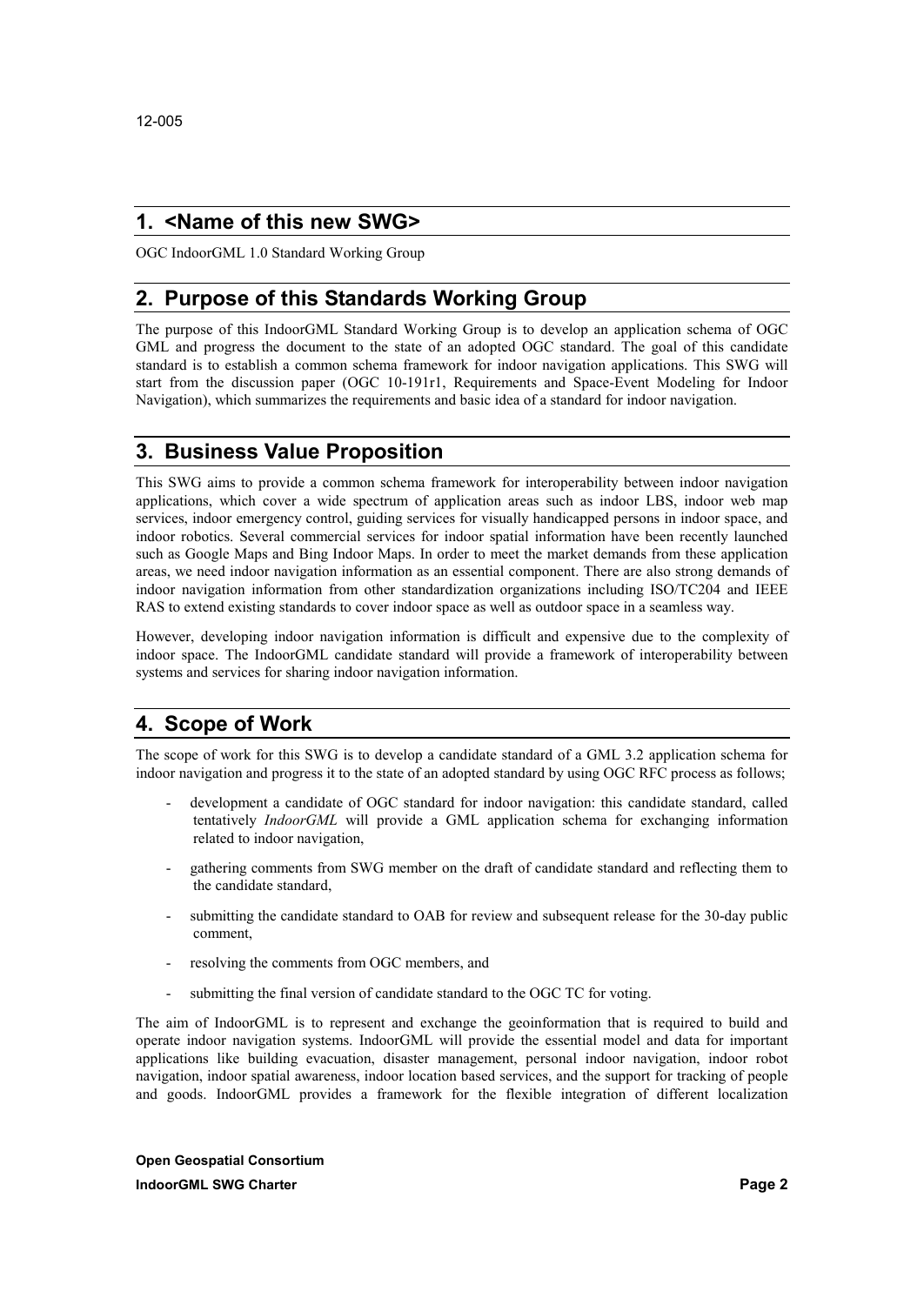technologies and allows the ad-hoc selection of the appropriate navigation data according to the capabilities of the mobile device and the offered localization technologies of a building.

Indoor navigation comprises route planning, localization, and tracking of subjects (i.e. people) and objects (e.g. robots or other indoor vehicles). IndoorGML will support these activities in different modes of locomotion, i.e. walking, driving, and flying as well as navigation in virtual environments. Since there is no unique localization technology like GPS available indoors, many different types of indoor positioning techniques are used today, often in combination with each other. This makes it necessary to provide geospatial data about the different senders, receivers, and sensors and their respective signal ranges. Existing standards for the representation of 3D building models like IFC or CityGML do not address these aspects. From the perspective of IndoorGML they can be considered as important data sources for the interior topography of buildings (and other structures like tunnels). IndoorGML, which will be also an application schema of GML, will be thus a complementary standard to CityGML and IFC to support location based services for indoor space, particularly indoor navigation. This candidate standard will mainly consist of two components; first an indoor spatial data model given by a multi-layer space model to describe different contexts of indoor space, and the representation of indoor symbolic space and topological properties, building upon the former component.

The requirements and use-cases for this candidate standard are given in detail in the OGC discussion paper (OGC 10-191r1).

### **4.1 What is Out of Scope?**

Only those change requests and comments on the candidate standard submitted through the formal process as identified in the OGC TC Policy and Procedures will be addressed.

# **4.2 Specific Contribution of Existing Work as a Starting Point**

The work of this SWG will start from a discussion paper; OGC 10-191r1, Requirements and Space-Event Modeling for Indoor Navigation.

### **4.3 Determination of SWG Completion**

The IndoorGML SWG will dissolve after the following three milestones have been achieved:

- 1. The SWG has completed evaluation and incorporation into the candidate standard of all comments received during the public comment period.
- 2. Approval by the SWG membership of a recommendation to submit the document to the TC for consideration as an OGC Adopted Standard.
- 3. The candidate standard has been approved by the OGC Technical and Planning Committees as an Adopted OGC standard.

### **5. Description of Deliverables**

The following deliverables will result from the work of this SWG;

- A final version of IndoorGML standard documents for the submission to the TC, and
- Corresponding schemas associated with IndoorGML.

The tentative schedule of the activities for this SWG is;

1. SWG kickoff meeting: by Mar. 2012

**Open Geospatial Consortium IndoorGML SWG Charter Page 3**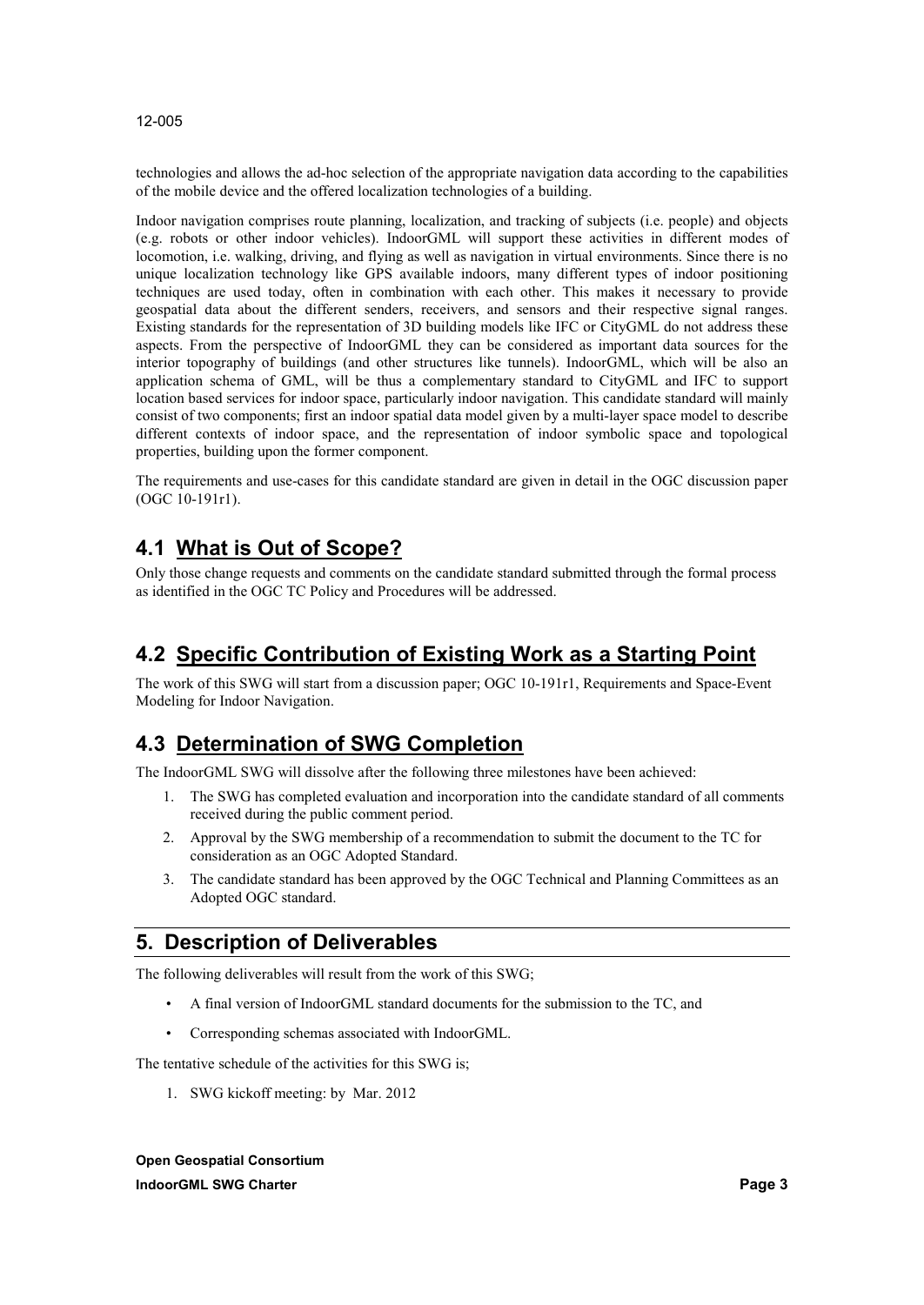- 2. IndoorGML v 0.1: by June 2012
- 3. SWG internal review of the document and preparation of an updated version v0.2 : by Aug. 2012
- 4. Revision for version v 0.3: by Sept. 2012
- 5. SWG voting for submission to 30 days public comment period: Oct. 2012
- 6. Public comment period: from Nov. 1 2012 to Dec. 1, 2012
- 7. Reflection of public comments and revision for version v 0.4: by Feb. 2013
- 8. SWG internal voting for formal submission to OGC TC: Mar. 2013
- 9. In case of approval for the formal submission to OGC TC, the final candidate standard will be sent to OGC TC for voting: by April 2013

### **6. IPR Policy for this SWG**

 $\sqrt{$  RAND-Royalty Free.  $\Box$  RAND for fee

## **7. Anticipated Participants**

Those involved in the design, development, implementation, or use of elements listed above in "Scope of the Work". This includes search service providers, prospective users of search services exposed as XML, information architects and bibliographic, metadata, and content provider.

# **8. Other Informative Remarks about this SWG**

#### a. Similar or applicable standards work (OGC and elsewhere).

The following standards and projects may be relevant to the SWG's planned work, although none currently provide the functionality anticipated by this committee's deliverables:

- ISO/TC 204 WG 17: The WG 17 (Nomadic Devices of ITS Systems) of ISO/TC204 is planning to extend road navigation standards for covering not only outdoor space but also indoor space in a seamless way. It is expected that collaboration will be required between OGC and this working group and IndoorGML will play an important role.
- IEEE RAS (Robotics and Automation Society): The MDR SG of IEEE RAS is now discussing on the issue of using OGC specifications including IndoorGML for robotics and they will investigate whether these specifications would be directly usable without extension or not.<br>- OGC OpenLS Standards Suite
- 
- OGC CityGML
- BuildingSmart IFC

The SWG intends to seek and if possible maintain liaison with each of the organizations maintaining the above works.

b. Details of the first meeting

**Open Geospatial Consortium IndoorGML SWG Charter Page 4 Page 4 Page 4 Page 4 Page 4 Page 4 Page 4 Page 4 Page 4 Page 4 Page 4 Page 4 Page 4 Page 4 Page 4 Page 4 Page 4 Page 4 Page 4 Page 4 Page 4 Page 4**